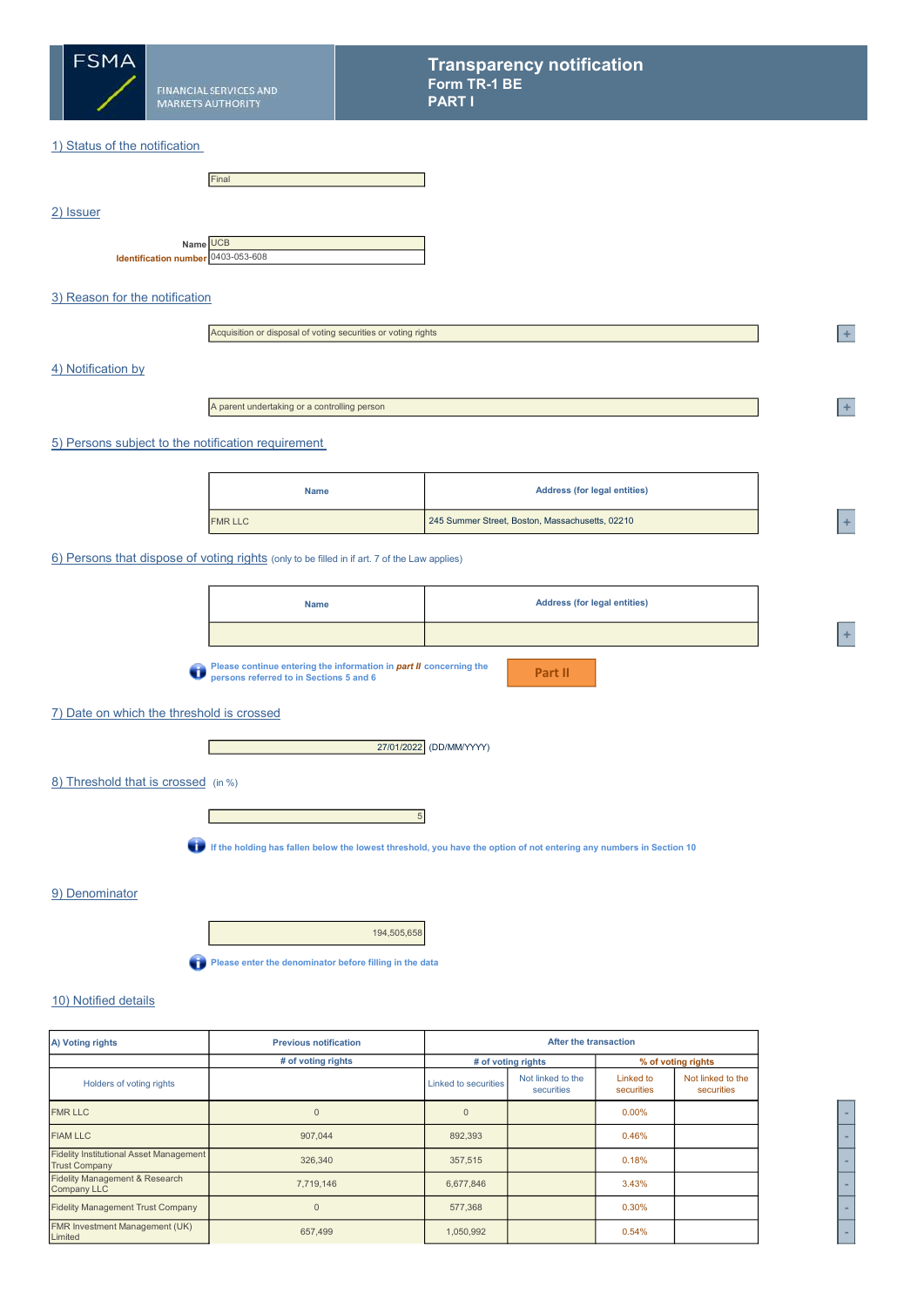| Subtotal<br>4.98%<br>9,690,661<br>9,728,407 |
|---------------------------------------------|
|---------------------------------------------|

Start with "groups" of holders. Add subtotals with Σ, and then finish with the persons who are "alone".<br>For groups, start with the ultimate controlling natural person or legal entity.<br>The totals, subtotals and % will be u